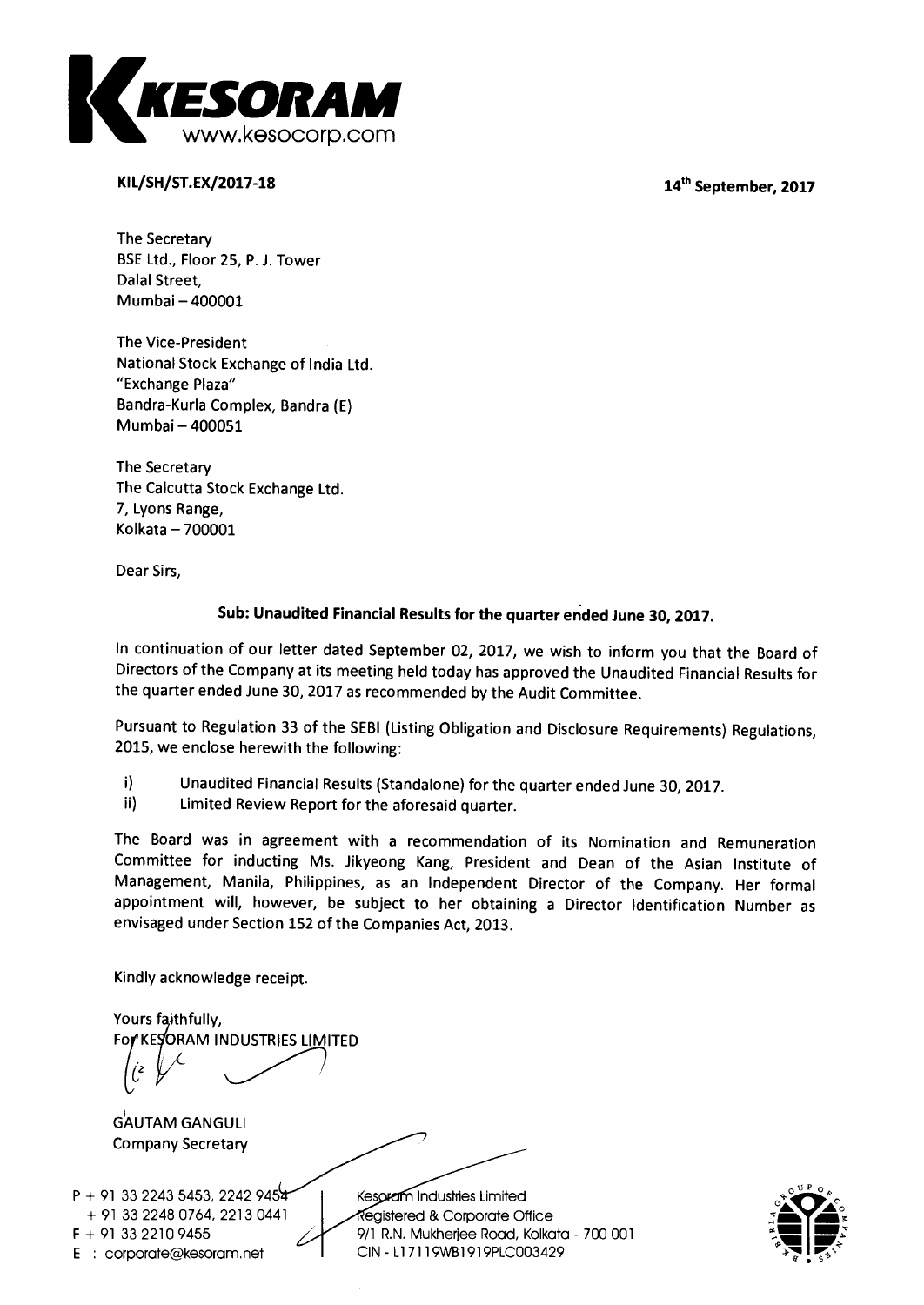#### **KESORAM INDUSTRIES LIMITED**

**Regd. Office : 9/1, R. N. Mukherjee Road, Kolkata - 700 001** 

**Statement of Unaudited Financial Results for the quarter ended 30th June, 2017** 

**(Approved by the Board of Directors on 14th September, 2017 after review thereof by the Audit Committee )** 

### **Rs./Crores**

| SI.<br>No.     | <b>Particulars</b>                                                                  | Current<br><b>Three</b><br>months<br>ended<br>30/06/2017<br>(Unaudited) | Corresponding<br>three months<br>ended in the<br><b>Previous Year</b><br>30/06/2016<br>(Unaudited) |
|----------------|-------------------------------------------------------------------------------------|-------------------------------------------------------------------------|----------------------------------------------------------------------------------------------------|
| $\mathbf{1}$   | Income                                                                              |                                                                         |                                                                                                    |
|                | a) Revenue from Operations                                                          | 995.65                                                                  | 1,064.82                                                                                           |
|                | b) Other Income                                                                     | 19.77                                                                   | 9.04                                                                                               |
|                | Total Income $[1(a) + 1(b)]$                                                        | 1,015.42                                                                | 1,073.86                                                                                           |
| $\overline{2}$ | <b>Expenses</b>                                                                     |                                                                         |                                                                                                    |
|                | a) Cost of Materials consumed                                                       | 296.53                                                                  | 266.58                                                                                             |
|                | b) Purchase of stock-in-trade                                                       | 48.46                                                                   | 16.54                                                                                              |
|                | c) Changes in inventories of finished goods,<br>work-in-progress and stock-in-trade | (56.56)                                                                 | 76.95                                                                                              |
|                | d) Excise Duty                                                                      | 117.46                                                                  | 116.51                                                                                             |
|                | Employee benefits expense<br>e)                                                     | 83.32                                                                   | 74.22                                                                                              |
|                | Depreciation and amortisation expense<br>h)                                         | 31.14                                                                   | 31.01                                                                                              |
|                | <b>Finance Costs</b><br>g)                                                          | 88.09                                                                   | 91.74                                                                                              |
|                | Power and fuel<br>$ h\rangle$                                                       | 161.20                                                                  | 172.53                                                                                             |
|                | Packing and carriage<br>li)                                                         | 215.42                                                                  | 196.57                                                                                             |
|                | Other expenses<br>j)                                                                | 128.98                                                                  | 122.36                                                                                             |
|                | Total Expenses [2(a) to 2(j)]                                                       | 1,114.04                                                                | 1,165.01                                                                                           |
| 3              | Profit/(Loss) before exceptional items                                              |                                                                         |                                                                                                    |
|                | and tax $(1-2)$                                                                     | (98.62)                                                                 | (91.15)                                                                                            |
| 4              | <b>Exceptional items (Net)</b>                                                      | (23.97)                                                                 | 94.70                                                                                              |
| 5              | Profit /(Loss) before tax (3+4)                                                     | (122.59)                                                                | 3.55                                                                                               |
| 6              | Tax expense                                                                         |                                                                         |                                                                                                    |
|                | a) Current tax charge / (credit)                                                    |                                                                         | 3.72                                                                                               |
|                | b) Deferred tax charge / (credit)                                                   |                                                                         |                                                                                                    |
| $\overline{7}$ | Net Profit /(Loss) for the period (5-6)                                             | (122.59)                                                                | (0.17)                                                                                             |
| 8              | Other Comprehensive Income (net of tax<br>expense)                                  | (0.40)                                                                  | 0.44                                                                                               |
| 9              | <b>Total Comprehensive Income (7+8)</b>                                             | (122.99)                                                                | 0.27                                                                                               |





Page 1 of 5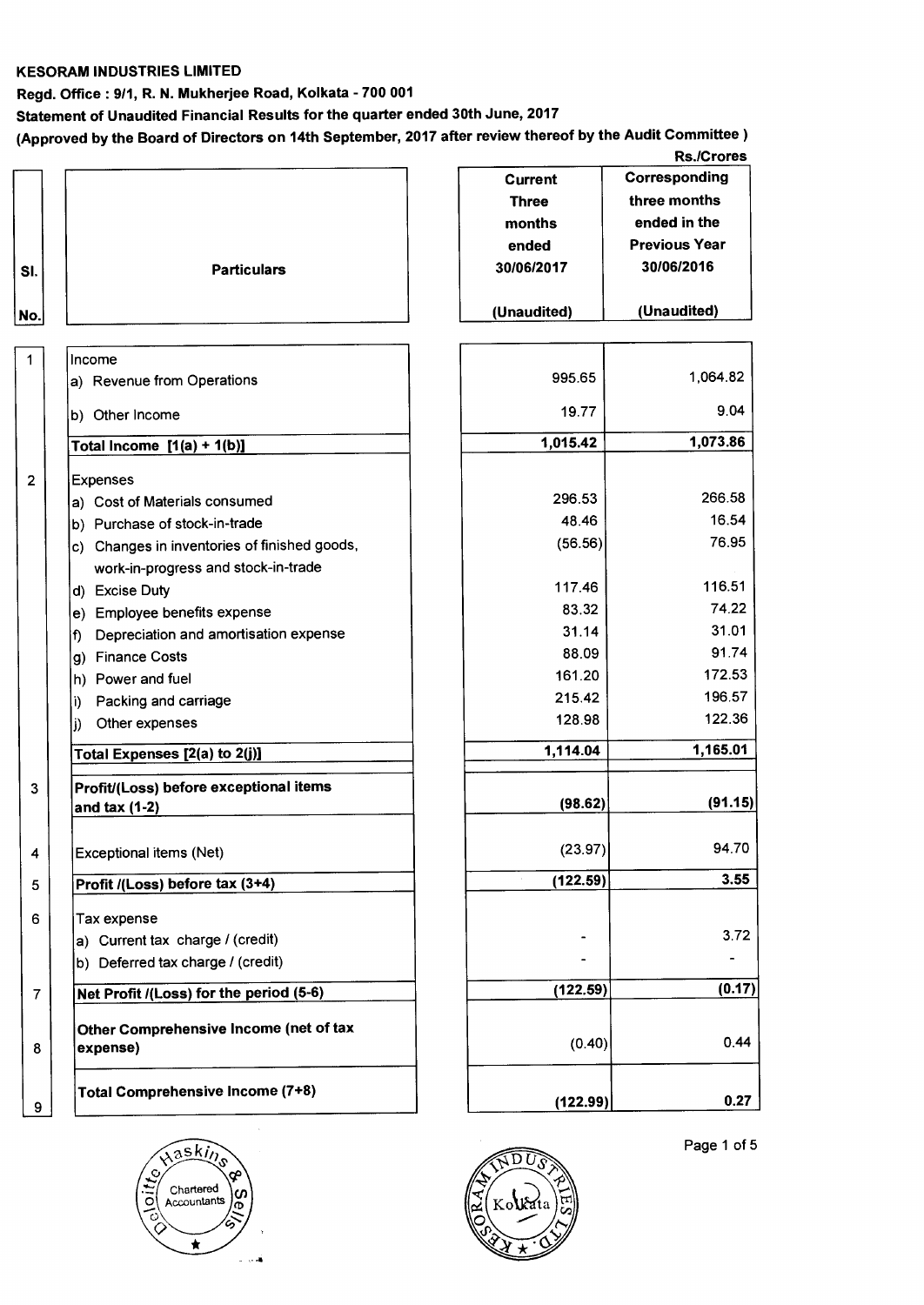#### **KESORAM INDUSTRIES LIMITED**

**Regd. Office : 9/1, R. N. Mukherjee Road, Kolkata - 700 001** 

**Statement of Unaudited Financial Results for the quarter ended 30th June, 2017** 

**(Approved by the Board of Directors on 14th September, 2017 after review thereof by the Audit Committee )** 

| SI.<br>No. |     | <b>Particulars</b>                                                             |     | <b>Current</b><br><b>Three</b><br>months<br>ended<br>30/06/2017<br>(Unaudited) | Corresponding<br>three months<br>ended in the<br><b>Previous Year</b><br>30/06/2016<br>(Unaudited) |
|------------|-----|--------------------------------------------------------------------------------|-----|--------------------------------------------------------------------------------|----------------------------------------------------------------------------------------------------|
| 10         |     | Paid-up equity share capital<br>(Face value Rs. 10/-per share)                 |     | 124.77                                                                         | 117.27                                                                                             |
| 11         |     | Earnings Per Share (EPS) (Not Annualised)<br>[Face value of Rs.10/- per share] |     |                                                                                |                                                                                                    |
|            | la) | Basic EPS                                                                      | Rs. | (10.44)                                                                        | (0.01)                                                                                             |
|            | b)  | Diluted EPS                                                                    | Rs. | (10.44)                                                                        | (0.01)                                                                                             |

Page 2 of 5



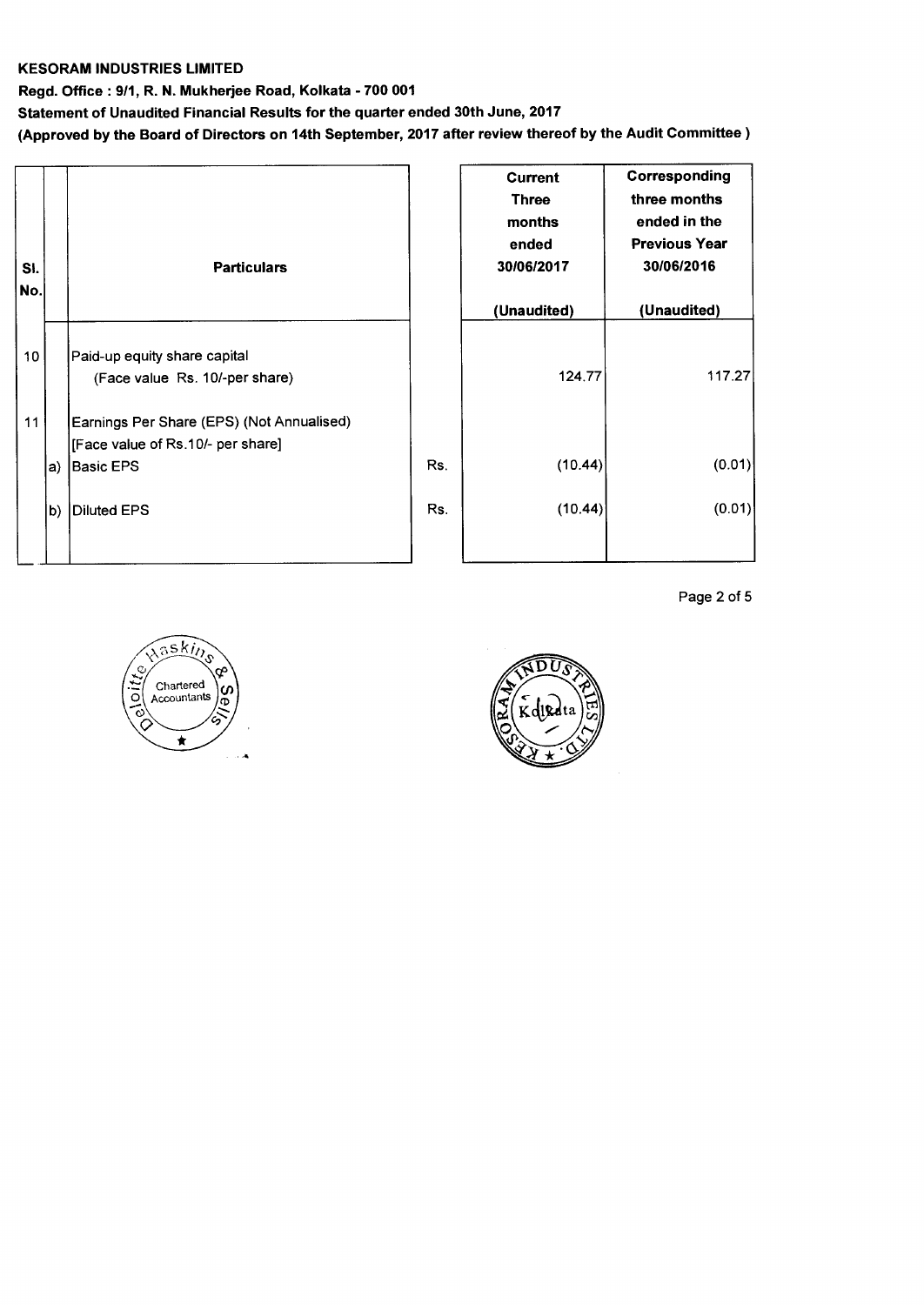#### **Regd. Office : 9/1, R. N. Mukherjee Road, Kolkata - 700 001**

**Statement of Unaudited Financial Results for the quarter ended 30th June, 2017** 

**(Approved by the Board of Directors on 14th September, 2017 after review thereof by the Audit Committee )** 

# **Statement of Segment Revenue, Results , Assets and Liabilities**

| Corresponding<br><b>Current</b><br>three months<br><b>Three</b><br>ended in the<br>months<br><b>Previous Year</b><br>ended<br>30/06/2016<br>30/06/2017<br><b>Particulars</b><br>SI.<br>No.<br>(Unaudited)<br>(Unaudited)<br>Segment Revenue<br>1<br>463.98<br>363.13<br><b>Tyres</b><br>а<br>600.84<br>632.52<br>Cement<br>b<br>1,064.82<br>995.65<br>Total<br>Less: Inter Segment Revenue (at cost)<br>1,064.82<br>995.65<br>Sales /Income<br>995.65<br>1,064.82<br><b>Total Revenue from Operations</b><br>Segment Results (Profit /(Loss) before tax and interest)<br>$\mathbf{2}$<br>(0.00)<br>(51.22)<br><b>Tyres</b><br>a<br>25.18<br>55.24<br>Cement<br>b<br>25.18<br>4.02<br>Total<br>Less:<br>87.62<br>87.58<br>i) Interest<br>ii) Other un-allocable expenditure net of other un-allocable<br>39.03<br>(income) and exceptional items (net)<br>3.55<br>(122.59)<br>Total Profit/(Loss) before tax<br><b>Segment Assets</b><br>3<br>2,059.20<br>1,881.63<br><b>Tyres</b><br>a<br>2,118.69<br>2,100.21<br>Cement<br>þ<br>1,054.87<br>1,599.96<br>Unallocated<br>$\mathbf c$<br>5,036.71<br>5,777.85<br>Total<br><b>Segment Liabilities</b><br>4<br>798.19<br>873.38<br><b>Tyres</b><br>a<br>459.41<br>422.87<br>Cement<br>b<br>2,779.33<br>3,662.61<br>Unallocated<br>$\mathbf c$<br>4,958.86<br>Total |  | <b>Rs./Crores</b> |
|----------------------------------------------------------------------------------------------------------------------------------------------------------------------------------------------------------------------------------------------------------------------------------------------------------------------------------------------------------------------------------------------------------------------------------------------------------------------------------------------------------------------------------------------------------------------------------------------------------------------------------------------------------------------------------------------------------------------------------------------------------------------------------------------------------------------------------------------------------------------------------------------------------------------------------------------------------------------------------------------------------------------------------------------------------------------------------------------------------------------------------------------------------------------------------------------------------------------------------------------------------------------------------------------------------------|--|-------------------|
|                                                                                                                                                                                                                                                                                                                                                                                                                                                                                                                                                                                                                                                                                                                                                                                                                                                                                                                                                                                                                                                                                                                                                                                                                                                                                                                |  |                   |
|                                                                                                                                                                                                                                                                                                                                                                                                                                                                                                                                                                                                                                                                                                                                                                                                                                                                                                                                                                                                                                                                                                                                                                                                                                                                                                                |  |                   |
| (65.99)<br>4,036.93                                                                                                                                                                                                                                                                                                                                                                                                                                                                                                                                                                                                                                                                                                                                                                                                                                                                                                                                                                                                                                                                                                                                                                                                                                                                                            |  |                   |
|                                                                                                                                                                                                                                                                                                                                                                                                                                                                                                                                                                                                                                                                                                                                                                                                                                                                                                                                                                                                                                                                                                                                                                                                                                                                                                                |  |                   |
|                                                                                                                                                                                                                                                                                                                                                                                                                                                                                                                                                                                                                                                                                                                                                                                                                                                                                                                                                                                                                                                                                                                                                                                                                                                                                                                |  |                   |
|                                                                                                                                                                                                                                                                                                                                                                                                                                                                                                                                                                                                                                                                                                                                                                                                                                                                                                                                                                                                                                                                                                                                                                                                                                                                                                                |  |                   |
|                                                                                                                                                                                                                                                                                                                                                                                                                                                                                                                                                                                                                                                                                                                                                                                                                                                                                                                                                                                                                                                                                                                                                                                                                                                                                                                |  |                   |
|                                                                                                                                                                                                                                                                                                                                                                                                                                                                                                                                                                                                                                                                                                                                                                                                                                                                                                                                                                                                                                                                                                                                                                                                                                                                                                                |  |                   |
|                                                                                                                                                                                                                                                                                                                                                                                                                                                                                                                                                                                                                                                                                                                                                                                                                                                                                                                                                                                                                                                                                                                                                                                                                                                                                                                |  |                   |
|                                                                                                                                                                                                                                                                                                                                                                                                                                                                                                                                                                                                                                                                                                                                                                                                                                                                                                                                                                                                                                                                                                                                                                                                                                                                                                                |  |                   |
|                                                                                                                                                                                                                                                                                                                                                                                                                                                                                                                                                                                                                                                                                                                                                                                                                                                                                                                                                                                                                                                                                                                                                                                                                                                                                                                |  |                   |
|                                                                                                                                                                                                                                                                                                                                                                                                                                                                                                                                                                                                                                                                                                                                                                                                                                                                                                                                                                                                                                                                                                                                                                                                                                                                                                                |  |                   |
|                                                                                                                                                                                                                                                                                                                                                                                                                                                                                                                                                                                                                                                                                                                                                                                                                                                                                                                                                                                                                                                                                                                                                                                                                                                                                                                |  |                   |
|                                                                                                                                                                                                                                                                                                                                                                                                                                                                                                                                                                                                                                                                                                                                                                                                                                                                                                                                                                                                                                                                                                                                                                                                                                                                                                                |  |                   |
|                                                                                                                                                                                                                                                                                                                                                                                                                                                                                                                                                                                                                                                                                                                                                                                                                                                                                                                                                                                                                                                                                                                                                                                                                                                                                                                |  |                   |
|                                                                                                                                                                                                                                                                                                                                                                                                                                                                                                                                                                                                                                                                                                                                                                                                                                                                                                                                                                                                                                                                                                                                                                                                                                                                                                                |  |                   |
|                                                                                                                                                                                                                                                                                                                                                                                                                                                                                                                                                                                                                                                                                                                                                                                                                                                                                                                                                                                                                                                                                                                                                                                                                                                                                                                |  |                   |
|                                                                                                                                                                                                                                                                                                                                                                                                                                                                                                                                                                                                                                                                                                                                                                                                                                                                                                                                                                                                                                                                                                                                                                                                                                                                                                                |  |                   |
|                                                                                                                                                                                                                                                                                                                                                                                                                                                                                                                                                                                                                                                                                                                                                                                                                                                                                                                                                                                                                                                                                                                                                                                                                                                                                                                |  |                   |
|                                                                                                                                                                                                                                                                                                                                                                                                                                                                                                                                                                                                                                                                                                                                                                                                                                                                                                                                                                                                                                                                                                                                                                                                                                                                                                                |  |                   |
|                                                                                                                                                                                                                                                                                                                                                                                                                                                                                                                                                                                                                                                                                                                                                                                                                                                                                                                                                                                                                                                                                                                                                                                                                                                                                                                |  |                   |
|                                                                                                                                                                                                                                                                                                                                                                                                                                                                                                                                                                                                                                                                                                                                                                                                                                                                                                                                                                                                                                                                                                                                                                                                                                                                                                                |  |                   |
|                                                                                                                                                                                                                                                                                                                                                                                                                                                                                                                                                                                                                                                                                                                                                                                                                                                                                                                                                                                                                                                                                                                                                                                                                                                                                                                |  |                   |
|                                                                                                                                                                                                                                                                                                                                                                                                                                                                                                                                                                                                                                                                                                                                                                                                                                                                                                                                                                                                                                                                                                                                                                                                                                                                                                                |  |                   |
|                                                                                                                                                                                                                                                                                                                                                                                                                                                                                                                                                                                                                                                                                                                                                                                                                                                                                                                                                                                                                                                                                                                                                                                                                                                                                                                |  |                   |
|                                                                                                                                                                                                                                                                                                                                                                                                                                                                                                                                                                                                                                                                                                                                                                                                                                                                                                                                                                                                                                                                                                                                                                                                                                                                                                                |  |                   |
|                                                                                                                                                                                                                                                                                                                                                                                                                                                                                                                                                                                                                                                                                                                                                                                                                                                                                                                                                                                                                                                                                                                                                                                                                                                                                                                |  |                   |
|                                                                                                                                                                                                                                                                                                                                                                                                                                                                                                                                                                                                                                                                                                                                                                                                                                                                                                                                                                                                                                                                                                                                                                                                                                                                                                                |  |                   |
|                                                                                                                                                                                                                                                                                                                                                                                                                                                                                                                                                                                                                                                                                                                                                                                                                                                                                                                                                                                                                                                                                                                                                                                                                                                                                                                |  |                   |
|                                                                                                                                                                                                                                                                                                                                                                                                                                                                                                                                                                                                                                                                                                                                                                                                                                                                                                                                                                                                                                                                                                                                                                                                                                                                                                                |  |                   |
|                                                                                                                                                                                                                                                                                                                                                                                                                                                                                                                                                                                                                                                                                                                                                                                                                                                                                                                                                                                                                                                                                                                                                                                                                                                                                                                |  |                   |
|                                                                                                                                                                                                                                                                                                                                                                                                                                                                                                                                                                                                                                                                                                                                                                                                                                                                                                                                                                                                                                                                                                                                                                                                                                                                                                                |  |                   |
|                                                                                                                                                                                                                                                                                                                                                                                                                                                                                                                                                                                                                                                                                                                                                                                                                                                                                                                                                                                                                                                                                                                                                                                                                                                                                                                |  |                   |
|                                                                                                                                                                                                                                                                                                                                                                                                                                                                                                                                                                                                                                                                                                                                                                                                                                                                                                                                                                                                                                                                                                                                                                                                                                                                                                                |  |                   |





Page 3 of 5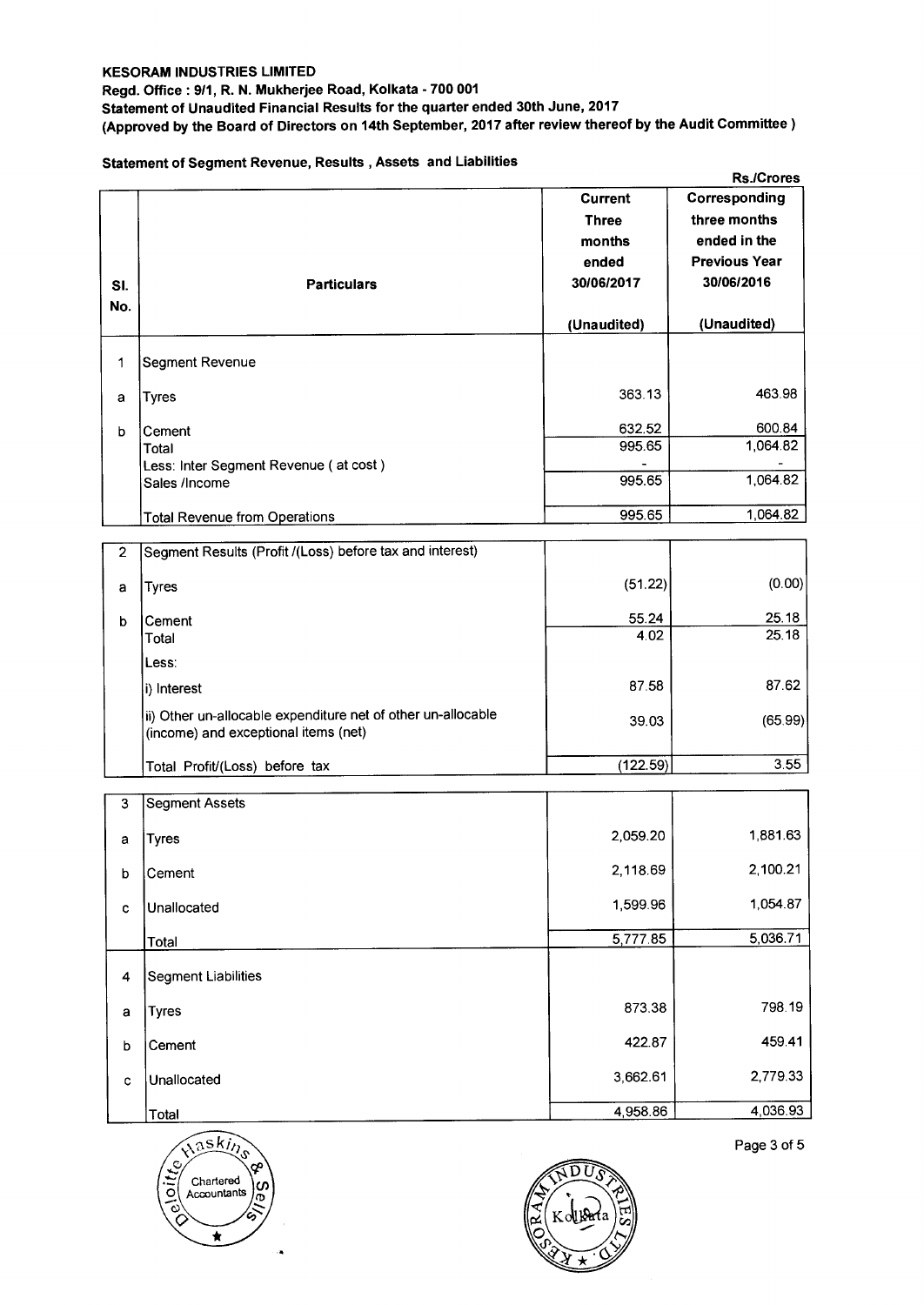#### **KESORAM INDUSTRIES LIMITED**

# **Regd. Office : 9/1, R. N. Mukherjee Road, Kolkata - 700 001 Statement of Unaudited Financial Results for the quarter ended 30th June, 2017 (Approved by the Board of Directors on 14th September, 2017 after review thereof by the Audit Committee )**

- **<sup>1</sup>**The Company has adopted Indian Accounting Standard (Ind AS) with effect from 1st April, 2017 and accordingly, these financial results have been prepared in accordance with the recognition and measurement principles as laid down in Ind AS 34 — Interim Financial Reporting, prescribed under Section 133 of the Companies Act, 2013 read with the relevant rules issued thereunder and the other accounting principles generally accepted in India.
- **2** The Company has availed the exemption as given in SEBI Circular number CIR/CFD/FAC/62/2016 dated 5th July, 2016 and accordingly results for the preceeding quarter and previous year ended 31st March, 2017 has not been included in this statement.
- **3** Reconciliation between financial results as reported under erstwhile Indian GAAP (referred to as 'IGAAP' ) and Ind AS are summarised as below:

### **Rs./Crores**

| SI. | <b>Particulars</b>                                                                        | Corresponding<br>three months<br>ended in the<br><b>Previous Year</b><br>30/06/2016<br>(Unaudited) |
|-----|-------------------------------------------------------------------------------------------|----------------------------------------------------------------------------------------------------|
| No. |                                                                                           |                                                                                                    |
|     | Profit/(Loss) after tax reported under previous GAAP                                      | 9.49                                                                                               |
|     |                                                                                           |                                                                                                    |
|     | Impact on account of recognising borrowings using effective<br>interest rate method       | (3.20)                                                                                             |
| ii. | Impact of fair valuation of derivatives                                                   | (19.19)                                                                                            |
| iii | Impact of reversal of foreign exchange translation losses taken to <br><b>FCMITDA</b>     | 15.91                                                                                              |
| iv. | Impact of additional depreciation on fair valuation of building at the<br>transition date | (3.42)                                                                                             |
| v   | Other items                                                                               | 0.24                                                                                               |
|     |                                                                                           |                                                                                                    |
|     | Profit/(Loss) after tax as per Ind AS                                                     | (0.17)                                                                                             |
|     | Other Comprehensive Income (net of tax)                                                   | 0.44                                                                                               |
|     | Total Comprehensive Income as reported under Ind AS                                       | 0.27                                                                                               |

Page 4 of 5



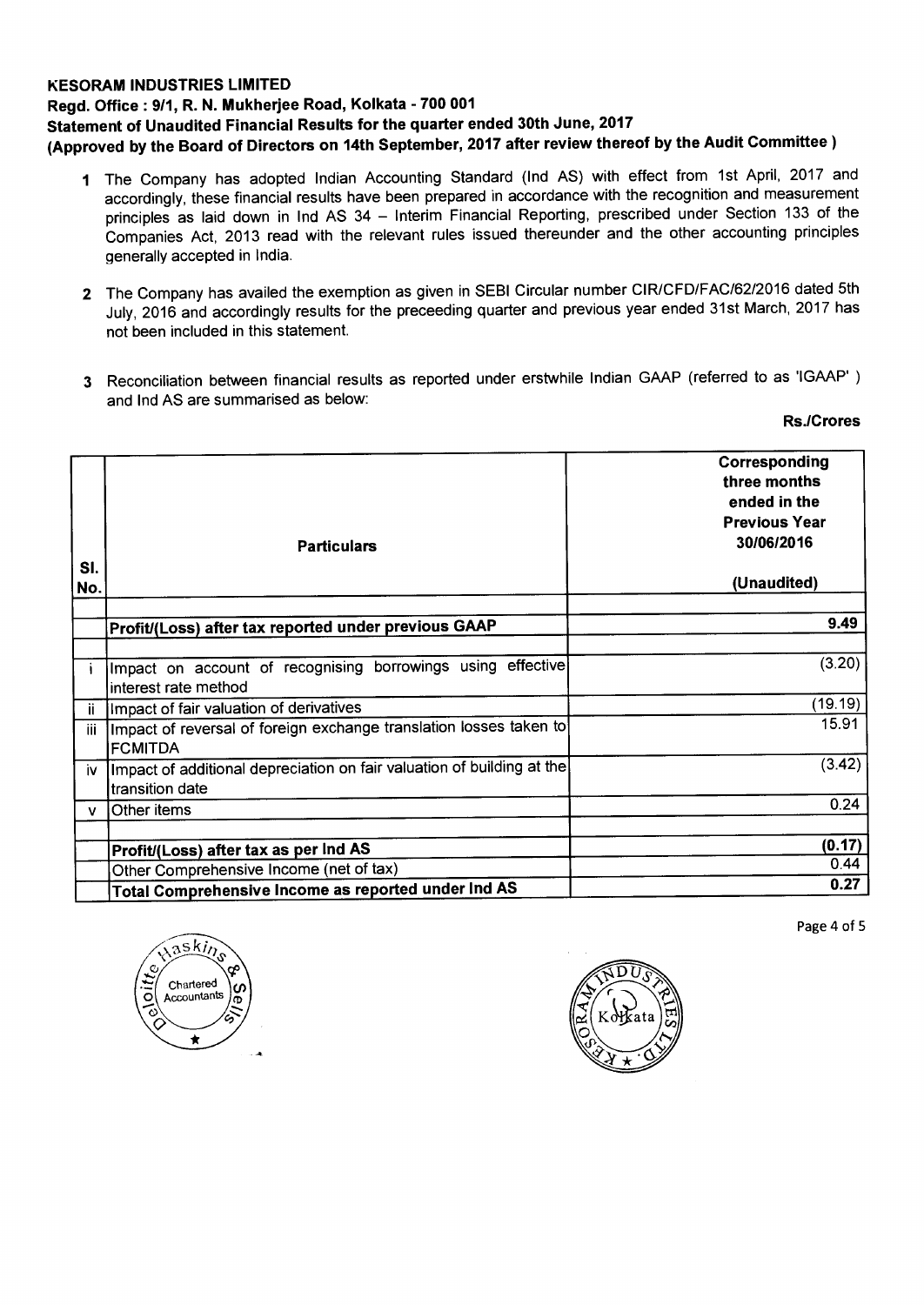# **KESORAM INDUSTRIES LIMITED Regd. Office : 9/1, R. N. Mukherjee Road, Kolkata - 700 001 Statement of Unaudited Financial Results for the quarter ended 30th June, 2017 (Approved by the Board of Directors on 14th September, 2017 after review thereof by the Audit Committee )**

- **4** The Company alloted 75,00,000 Equity Shares of face value Rs.10 each to Induslnd Bank by conversion of the existing 7,50,000 Optionally Convertible Preference Shares of Rs.100 each at the stipulated price of Rs.120 per Equity Share on account of conversion option excersied by Induslnd Bank.
- **5** The Company, effective 1st July, 2017 , acquired two Undertakings viz. Spun Pipes & Foundries and Hindustan Heavy Chemicals from Camden Industries Limited, a domestic Indian Company, through the slump sale route at a consideration of Rs. 422 crores.
- **6** Exceptional item during the quarter ended 30th June, 2017 represent Voluntary Retirement Scheme floated by the Company.
- **7** Other Comprehensive Income includes impact of fair valuation of non-current investments and remeasurement gains/ (losses) on acturial valuation of post-employment defined benefits.
- **8** The Statutory Auditors of the Company have carried out the Limited Review of the above unaudited financial results for the quarter ended 30th June, 2017 in terms of Regulation 33 of the SEBI (Listing Obligations and Disclosure Requirements) Regulations, 2015.



By Order of the Board

Tridib Kumar Das Place: Kolkata Whole-time Director and

Date: 14th September, 2017 **Chief Financial Officer** 

CIN : L17119WB1919PLC003429 I Phone : 033 2243 5453, 2242 9454, 2248 0764, 2213 0441 I Fax : 033 2210 9455 Email: corporate@kesoram.net | Website : www.kesocorp.com

Page 5 of 5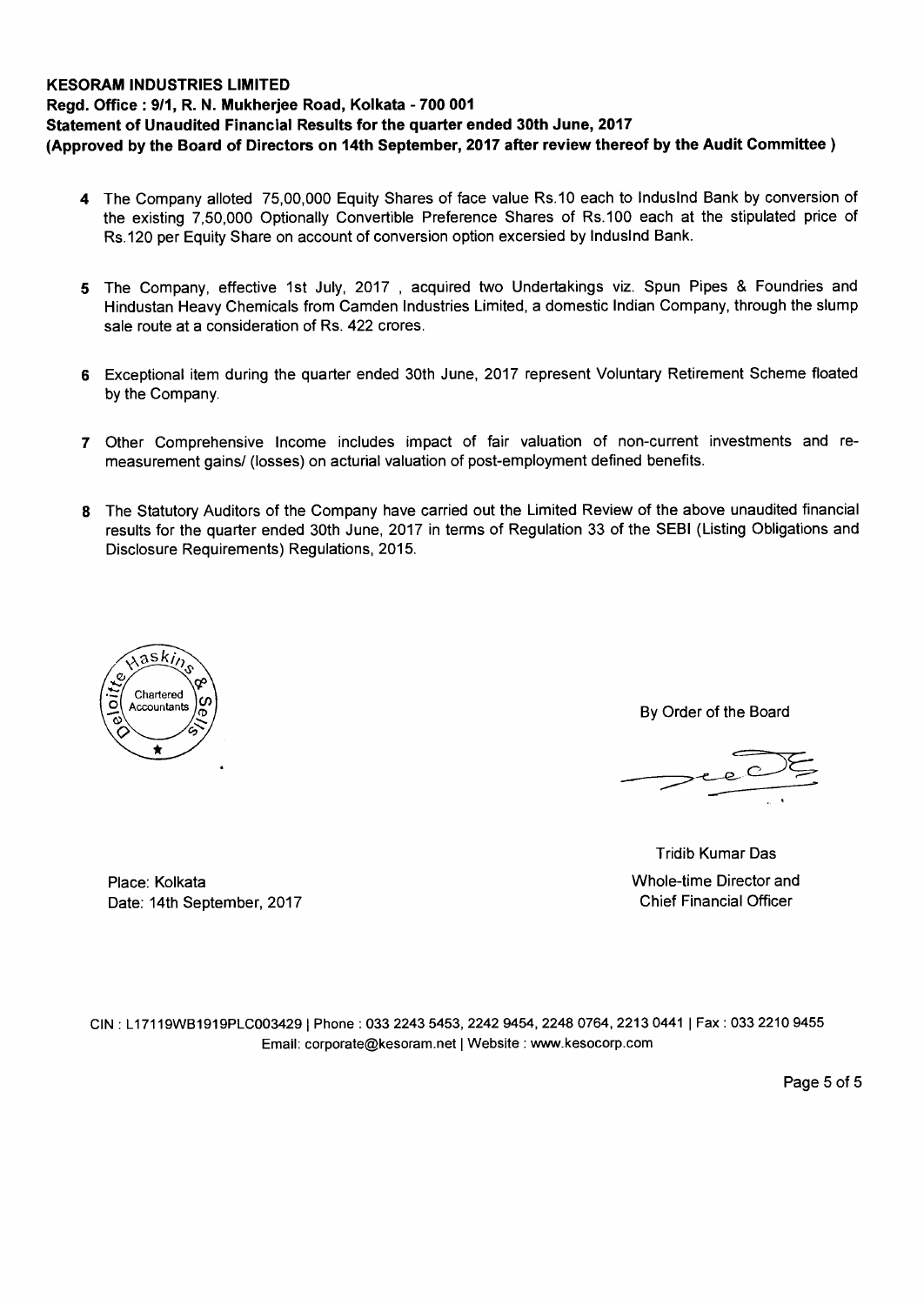# **Deloitte Haskins & Sells**

Chartered Accountants  $13^{\text{th}}$  &  $14^{\text{th}}$  Floor Building - Omega Bengal Intelligent Park Block - EP & GP, Sector - V Salt Lake Electronics Complex Kolkata - 700 091 West Bengal, India

Tel: +91 33 6612 1000 Fax: +91 33 6612 1001

# **INDEPENDENT AUDITOR'S REVIEW REPORT ON REVIEW OF INTERIM FINANCIAL RESULTS**

# **TO THE BOARD OF DIRECTORS OF KESORAM INDUSTRIES LIMITED**

1. We have reviewed the accompanying Statement of Standalone Unaudited Financial Results of **KESORAM INDUSTRIES LIMITED** ("the Company"), for the Quarter ended June 30, 2017 ("the Statement"), being submitted by the Company pursuant to the requirement of Regulation 33 of the SEBI (Listing Obligations and Disclosure Requirements) Regulations, 2015, as modified by Circular No. CIR/CFD/FAC/62/2016 dated July 5, 2016.

This Statement which is the responsibility of the Company's Management and approved by the Board of Directors, has been prepared in accordance with the recognition and measurement principles laid down in the Indian Accounting Standard 34 "Interim Financial Reporting" ("Ind AS 34"), prescribed under Section 133 of the Companies Act, 2013 read with relevant rules issued thereunder and other accounting principles generally accepted in India. Our responsibility is to issue a report on the Statement based on our review.

- 2. We conducted our review of the Statement in accordance with the Standard on Review Engagements (SRE) 2410 'Review of Interim Financial Information Performed by the Independent Auditor of the Entity', issued by the Institute of Chartered Accountants of India. This Standard requires that we plan and This Standard requires that we plan and perform the review to obtain moderate assurance as to whether the Statement is free of material misstatement. A review is limited primarily to inquiries of Company personnel and analytical procedures applied to financial data and thus provides less assurance than an audit. We have not performed an audit and, accordingly, we do not express an audit opinion.
- 3. Based on our review conducted as stated above, nothing has come to our attention that causes us to believe that the accompanying Statement, prepared in accordance with the aforesaid Indian Accounting Standards and other accounting principles generally accepted in India, has not disclosed the information required to be disclosed in terms of Regulation 33 of the SEBI (Listing Obligations and Disclosure Requirements) Regulations, 2015, as modified by Circular No. CIR/CFD/FAC/62/2016 dated July 5, 2016, including the manner in which it is to be disclosed, or that it contains any material misstatement.